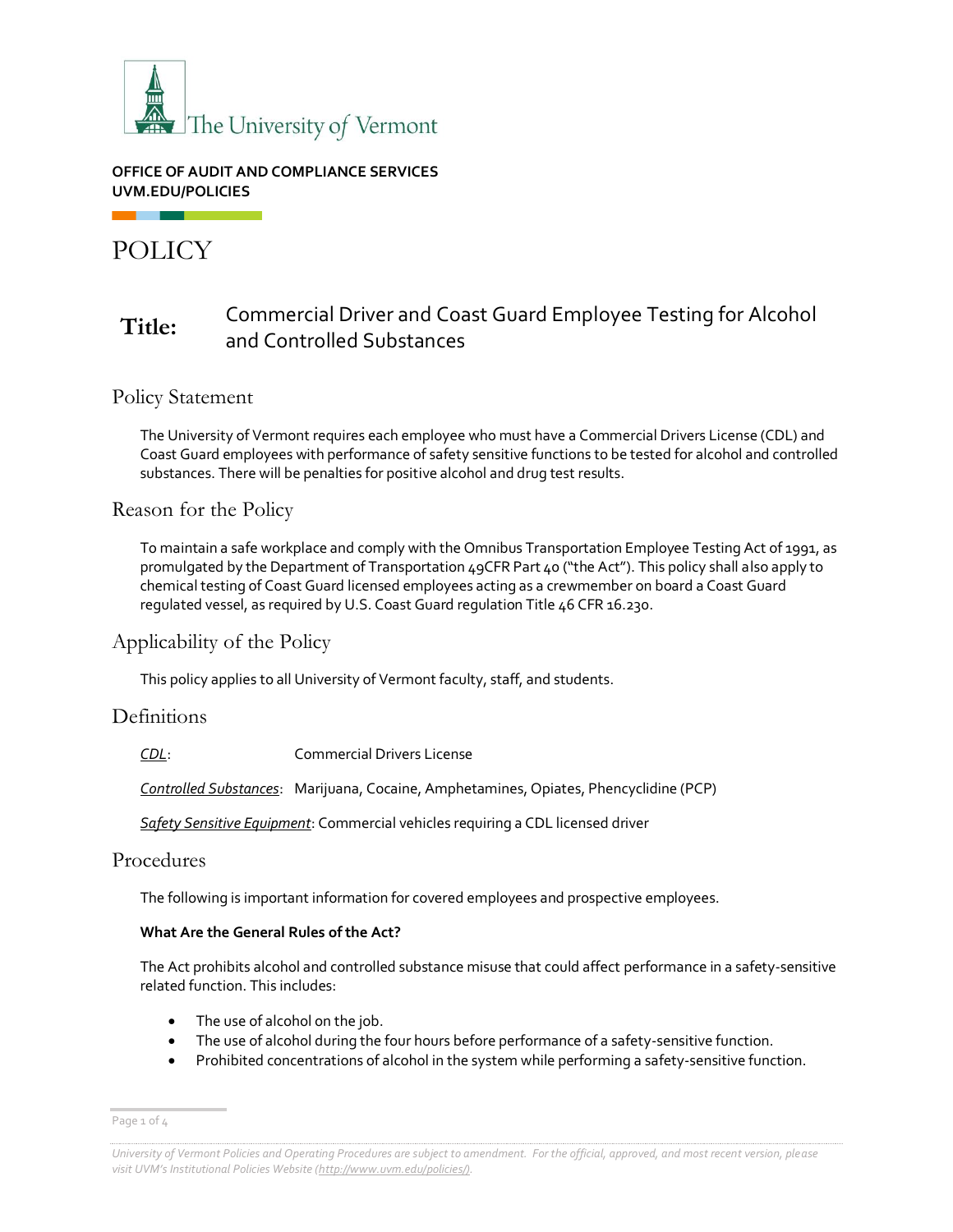- The use of alcohol following an accident.
- Exhibiting behavior and/or the appearance of alcohol misuse while performing a safety-sensitive function.

The Act also provides that a covered employee may not report for duty or remain on duty in performance of a safety-sensitive function while using any controlled substance unless a physician has advised them that the substance will not adversely affect the ability to safely operate a commercial motor vehicle.

#### **When Are the Tests Conducted?**

Tests will be required:

- As a *pre-employment* test before a new employee begins his job performing safety-sensitive functions.
- Within two hours *following an accident with a university vehicle or vessel* that results in loss of human life or injury and/or results in a traffic citation under the law.
- When *randomly selected* at various times for unannounced testings.
- When there is a *reasonable suspicion* to believe that a covered employee has violated the rules of the Act.
- Prior *to returning to duty* to perform safety-sensitive functions after a violation of the rules of the Act.
- A minimum of six unannounced follow-up tests will be conducted after a violation of the rules of the Act over the first year and up to five years following a return to duty.

#### **How Are Employees Tested?**

Alcohol tests are taken by evidential breath test or saliva, depending on the circumstances. Controlled substance abuse tests involve urinalysis. Tests are conducted by professionals affiliated with UVM's contracted occupational health provider, Concentra Medical Services, in accordance with Department of Transportation requirements. Employees will be accompanied to the test site by their supervisor. Every reasonable effort will be made to ensure privacy and confidentiality.

#### **Testing Locations**

- Random testing and follow-up testing will be typically conducted at Concentra. Supervisors will be called by UVM Risk Management & Safety and asked to accompany their employees directly to a specified location. It is a requirement under this policy that a supervisor accompany the employee to the testing site with no "pit stops" along the way.
- Pre-Employment Testing will be conducted by Concentra Medical Services by calling (802) 658-5756 to make an appointment.
- Following a qualified accident/citation and/or reasonable suspicion, testing will be conducted within two hours either at Concentra or Hospital Emergency room.

Page 2 of 4

*University of Vermont Policies and Operating Procedures are subject to amendment. For the official, approved, and most recent version, please visit UVM's Institutional Policies Website ([http://www.uvm.edu/policies/\).](http://www.uvm.edu/policies/)*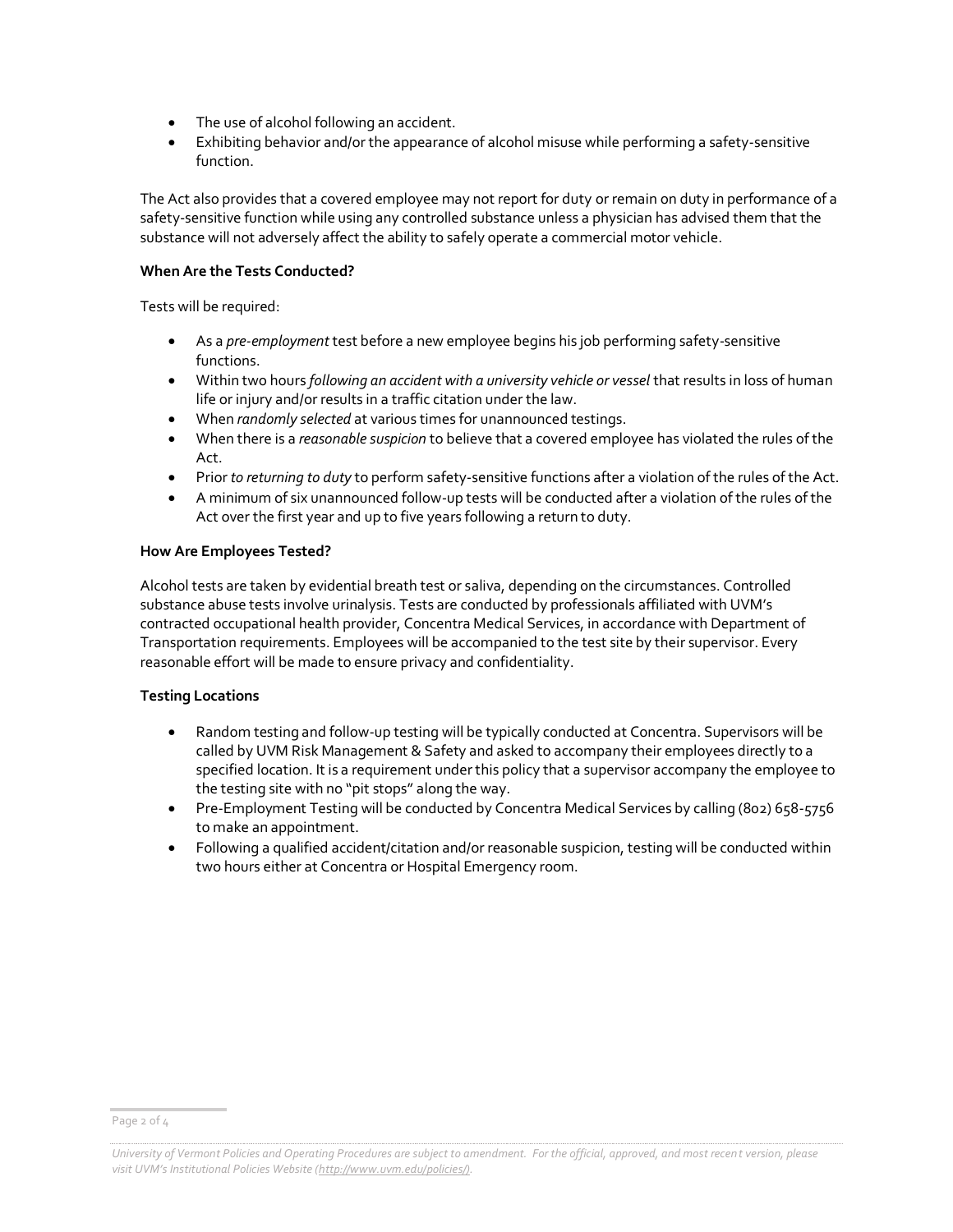#### **What Are the Federal Penalties According to the Omnibus Transportation Employee Testing Act?**

The law requires that an employee be immediately removed from performing safety-sensitive functions and the following system of federally prescribed penalties be imposed:

| If the Alcohol Concentration is:                                                                                                                                                                                                                                                                                                              | The Federal Penalty is:                                                                   |  |
|-----------------------------------------------------------------------------------------------------------------------------------------------------------------------------------------------------------------------------------------------------------------------------------------------------------------------------------------------|-------------------------------------------------------------------------------------------|--|
| 0.02 or greater but less than 0.04                                                                                                                                                                                                                                                                                                            | Driving suspension until next scheduled duty<br>but not less that 24 hours following test |  |
| 0.02 or greater and involved in an<br>accident with fatality resulting                                                                                                                                                                                                                                                                        | Driving suspension for one year                                                           |  |
| 0.04 or greater                                                                                                                                                                                                                                                                                                                               | Driving suspension for 60 consecutive days                                                |  |
| 0.04 or greater in two separate incidents<br>in three years (as reported by the<br>University, local or state officials)                                                                                                                                                                                                                      | Driving suspension for 60 consecutive days                                                |  |
| 0.04 or greater in three separate<br>incidents in three years (as reported by<br>the University, local or state officials)                                                                                                                                                                                                                    | Driving suspension for 120 consecutive days                                               |  |
| In addition to the driving suspension, a covered employee found to have an alcohol<br>concentration of 0.04 or greater may not perform any safety-sensitive functions until they have<br>been evaluated by a substance abuse professional, completed any required rehabilitation, and<br>tests at less than 0.02 for the presence of alcohol. |                                                                                           |  |

#### **For Controlled Substance Use:**

| First Offense                    | Referral to a substance abuse professional and submission of<br>negative urine specimen |
|----------------------------------|-----------------------------------------------------------------------------------------|
| Second Offense in Three<br>Years | Same as first offense with 60 days driving suspension                                   |
| Third Offense in Three<br>Years  | Same as first offense with 120 day driving suspension                                   |
| Refusal to Test                  | One year driving suspension and submission of negative urine<br>specimen                |

#### **Additional Penalties at the University of Vermont**

Depending on a number of factors including an employee's performance history, the severity of the violation, and the needs of their department, they may be temporarily assigned to another position. Employees may be subject to further corrective discipline including termination of employment.

Page 3 of 4

*University of Vermont Policies and Operating Procedures are subject to amendment. For the official, approved, and most recent version, please visit UVM's Institutional Policies Website ([http://www.uvm.edu/policies/\).](http://www.uvm.edu/policies/)*